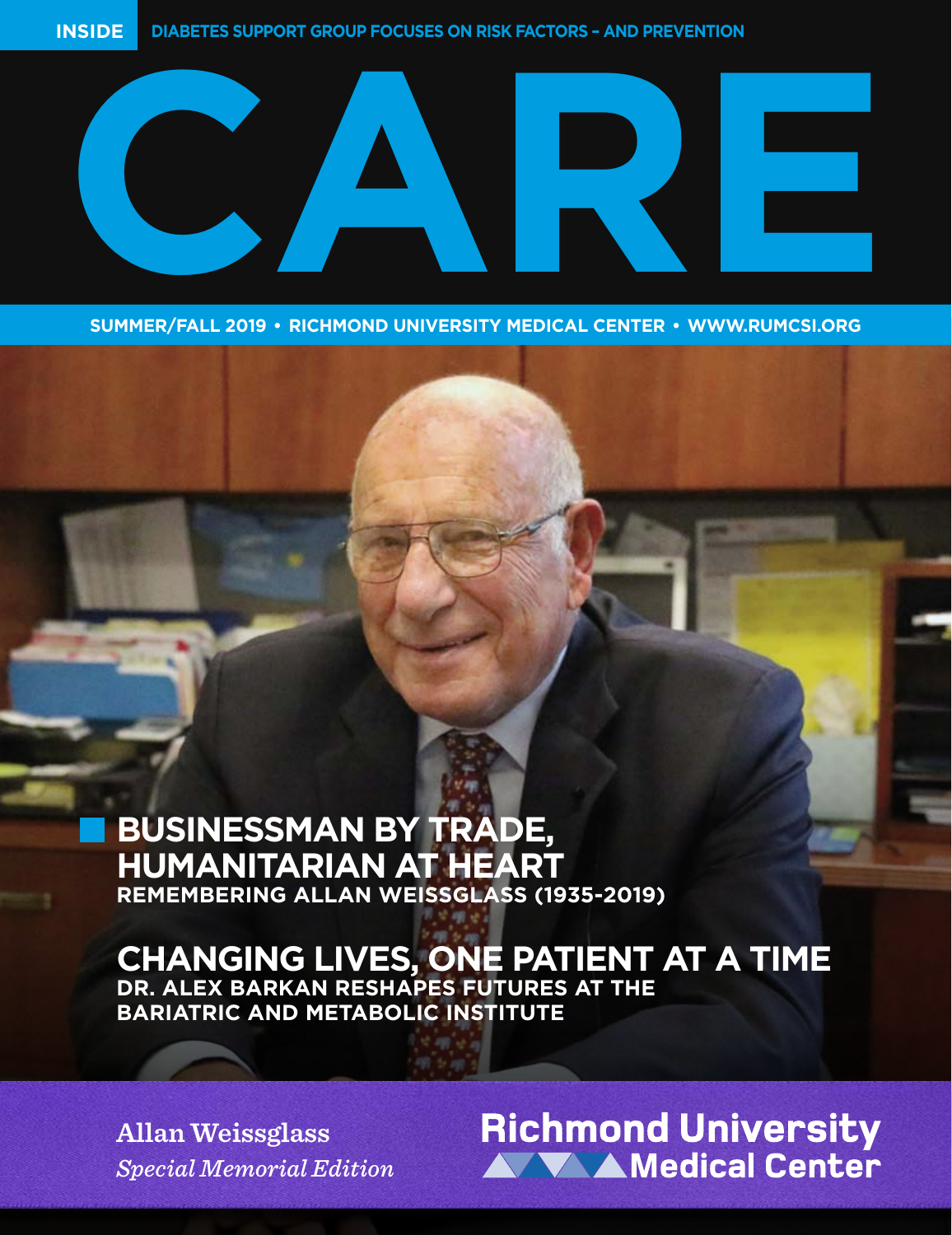## **A Message From the President & CEO Table of Contents**



In this special edition of Care Magazine, we fondly remember Allan Weissglass. Allan was a former board chair and trustee of the hospital. He passed away in February at the age of 84. While it has only been a short time since his passing, his leadership and guiding hand are already sorely missed.

The past few months have seen advancements at Richmond University Medical Center that will benefit Staten Island for years to come. The first is the start of construction on our new emergency department. Behind the hospital building, the initial phases of construction are underway. In the coming weeks and months, construction will intensify, ultimately resulting in a new, 21st century emergency department in approximately 18 to 24 months from now. Increased private treatment rooms, state-of-the-art trauma bays, additional

support space, and specialty areas for pediatrics and urgent care are just some of the features that will redefine emergency medicine for our hospital and our communities.

The second advancement is our new stroke thrombectomy and embolectomy sub-specialty program. Long recognized for its role as a leading provider of care for stroke victims, in early spring, Richmond University Medical Center further advanced its stroke care capabilities by entering into a partnership with Interventional Neuro Associates to perform life-saving blood clot removing procedures on site. This team of board certified physicians removes blood clots from within the brain using small catheters inserted into an artery that are then guided to the blockage where they remove the clot, restoring blood flow. Prior to this partnership, our hospital was only a transfer site for stroke victims in need of a thrombectomy. Within days of finalizing this partnership, several successful thrombectomy procedures were performed within our hospital. This new sub-specialty breathes new life into both our stroke program and neurology department. It's another example of the highest level of quality health care being provided here on Staten Island, in our hospital!

Like many of you, I am looking forward to the warm summer months and the continued development of our hospital as we position Richmond University Medical Center for continued success well into the future.

**Remember the Power of One – You Make a Difference.**

(Alexand

Daniel J. Messina, PhD, FACHE, LNHA President & Chief Executive Officer

### **OUR MISSION STATEMENT**

Richmond University Medical Center is a not-for-profit healthcare provider serving the diverse community of Staten Island and its neighbors. We provide quality patient-centered care through a full spectrum of emergent, acute, primary, behavioral health and medical services. We do this in an environment that promotes the highest satisfaction among patients, families, physicians and staff.

### **SENIOR LEADERSHIP**

**DANIEL J. MESSINA, PhD, FACHE, LNHA** President & Chief Executive Officer

**PIETRO CARPENITO, MD** Executive Vice President

**ROSEMARIE STAZZONE, RN, MSN, NEA-BC** Chief Operating Officer & Chief Nurse Officer

**RICHARD SALHANY, MBA, FACHE** President, Richmond University Health Network & Chief Administrative Officer

**MITCHELL FOGEL, MD** Senior Vice President, Chief Medical Officer

**JOSEPH SAPORITO, CPA** Senior Vice President & Chief Financial Officer

**NICHOLAS R. SZYMANSKI** Vice President of IT, Chief Information Officer **BRIAN MOODY, ESQ**

Senior Vice President of Legal Affairs & Risk Management, General Counsel & Chief Compliance Officer

**RON MUSSELWHITE, ESQ** Vice President of Human Resources

**ROBERT REN** Vice President of Revenue Cycle & Managed Care

**NANCY TARANTO, RN, LNC** Vice President of Quality & Health Informatics

**JANE PONTERIO, MD** Vice President of Academic Affairs

**DR. MARIANNE C. LABARBERA, MD**  President of the Medical Staff

**ALEX LUTZ** Director of Public Relations and Marketing

#### **PG 4 HONORING ALLAN WEISSGLASS**  Longtime trustee and friend leaves indelible mark on medical center

#### **PG NEW HOPE FOR STROKE VICTIMS**

**6** New sub-specialty program already saving lives on Staten Island.

### **PG 10 RISING STAR**

Cancer Liaison Physician Named One of the Country's 40 Under 40

#### **REDUCING RISK OF INFECTION PG 11**

Board certified orthopedic surgeon uses new material at RUMC which reduces risk of infection.

| facebook.com/RichmondUniversityMedicalCenter/ |
|-----------------------------------------------|
| <b>RUMCSI</b>                                 |
| rumc si                                       |
| <b>Richmond University Medical Center</b>     |

### **GET UP-TO-THE-MINUTE INFO THAT WILL HELP KEEP YOU AND YOUR FAMILY HEALTHIER.**

**To join our mailing list, email us at info@rumcsi.org**

**Contact Richmond University Medical Center at 844.934.CARE**or visit us online at **www.rumcsi.org**

### **EDITORIAL**

Alex Lutz, Krista Desiderio, Lorraine Scanni and Claire Regan

#### **WWW.RUMCSI.ORG 355 BARD AVENUE, STATEN ISLAND, NY 10310**

The information contained within this magazine is not intended as a substitute for professional medical advice, for which your physician is your best choice.

COVER PHOTO:

Jan Somma-Hammel/Staten Island Advance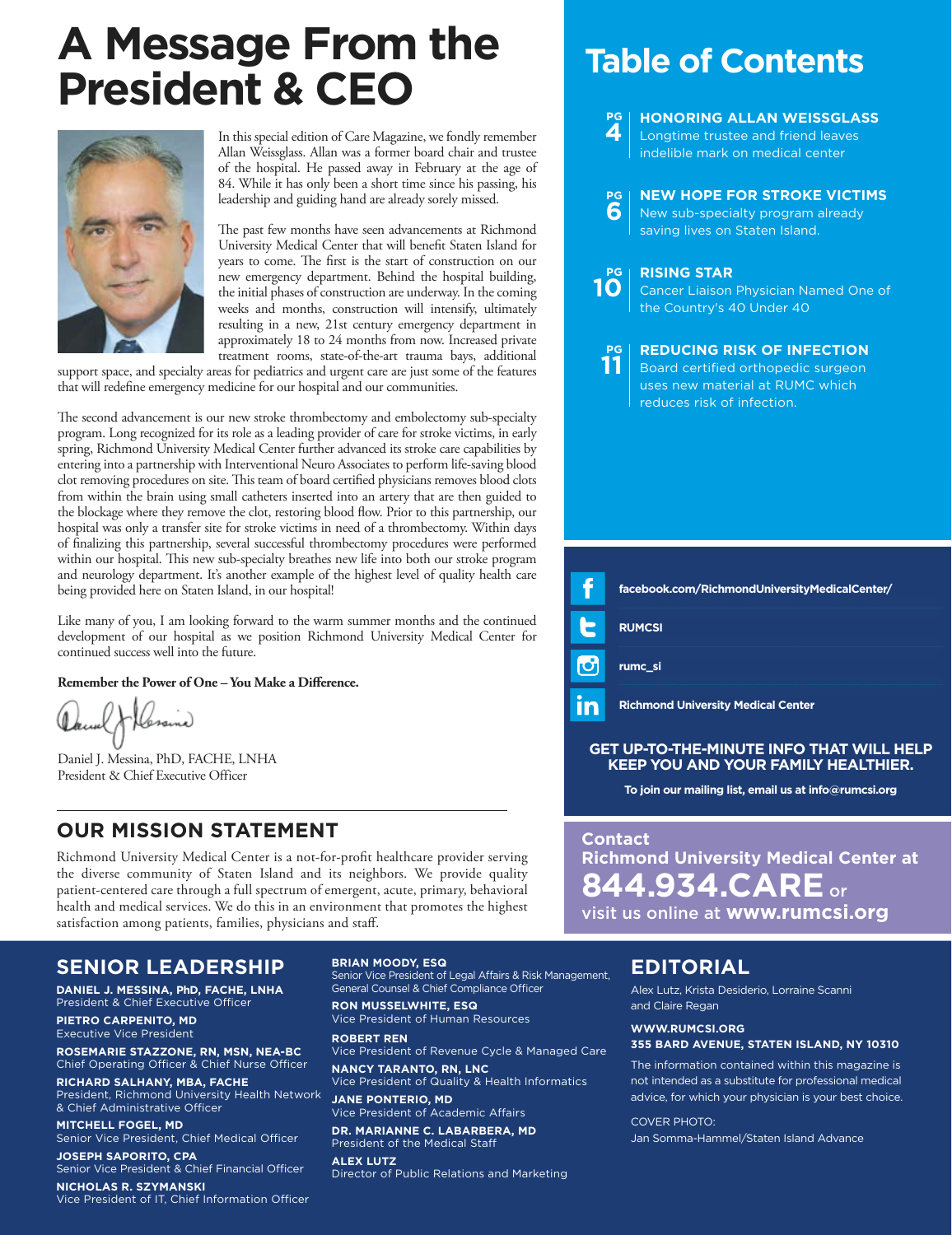

### **SPOTLIGHT**

**CONTINUING TO ADVANCE OUR AWARD-WINNING HEALTH CARE SERVICES FOR STATEN ISLAND**

This past April, work crews arrived at Richmond University Medical Center's main campus in West Brighton to begin construction on what will eventually become the hospital's new 35,000 square foot emergency department. The new ED is the latest long-term project the hospital is undertaking to expand its health care services to the Staten Island community. The plan also includes future expansion of its operating suites, and energy infrastructure enhancements.

When complete, the new emergency department will cover 35,000 square feet and feature increased private treatment rooms, state-of-the-art trauma bays, additional support space, and specialty areas for pediatrics and urgent care. The hospital's current emergency room is only 15,000 square feet and as a designated Level I Adult Trauma Center – meaning it has the level of expertise to treat a high volume of patients for all types of major trauma and critical illnesses – routinely assists over 60,000 people annually.

The emergency department is also an award winning designated stroke center offering expert treatment for those with presumptive signs of stroke, home to the only inpatient psychiatric emergency department in Staten Island for adolescents, and has a full staff of behavioral health providers for substance abuse, psychotherapy, and psychiatric care.

According to the Centers for Medicare and Medicaid Services (CMS) Richmond University Medical Center is among the leaders nationwide in low wait times, averaging only 12 minutes from the time a person enters the ED to the time they are seen by medical staff. The national average is 25 minutes and the New York state average is 34 minutes. The low ranking is testament to the hospital maintaining adequate resources and staff while still prioritizing patient safety.

To help make the new ED and modernization projects a reality, the New York City Economic Development Corporation (NYCEDC) announced this past January the approval of over \$130 million in tax-exempt bonds. The project has also received funding from the City, Borough President James Oddo, Council Member Debi Rose, Council Member Steven Matteo, and other local stakeholders.

"Thank you to everyone involved in supporting our new state-of-the-art emergency department, especially NYCEDC, Council Speaker Johnson, Borough President Oddo, Council Members Rose and Matteo," said hospital president and chief executive officer Daniel J. Messina, Ph.D., FACHE. "Increasing our capacity is critical to ensuring that residents of Staten Island and the surrounding communities continue to receive the highest level of emergency care during their moments of greatest need."

Borough President James Oddo said, "Staten Islanders want and deserve state-of-the-art healthcare, and allowing RUMC to continue its mission to deliver a new emergency department is critically important to our borough."

City Council Member Debi Rose called Richmond University Medical Center "a critical component" of Staten Island's health care infrastructure. "In the absence of a city hospital in our borough, Staten Island's health care system has been severely underfunded for decades. The approval of tax-exempt bonds, combined with funding from the City Council, take us a significant step toward providing Staten Islanders with the state-of-the-art health care facility we need and deserve," she continued.

"Updating RUMC's emergency department and modernizing its other facilities is critical to the long-term viability of Staten Island's two-hospital healthcare system, and thus critical to the quality of life of our residents," said City Council Minority Leader Steven Matteo.

Later this year, construction will also begin on the medical center's new co-generation power plant. The new plant will be more cost efficient and make the hospital completely self-sustaining for power in the event of an emergency, such as a power outage. When operational, the new power plant will house a pair of new generators to produce electricity for the entire hospital. The steam produced as a by-product will be collected within the generators and used to provide heat in the colder months. In warmer months, the steam will be collected in chillers to provide cooler air throughout the hospital.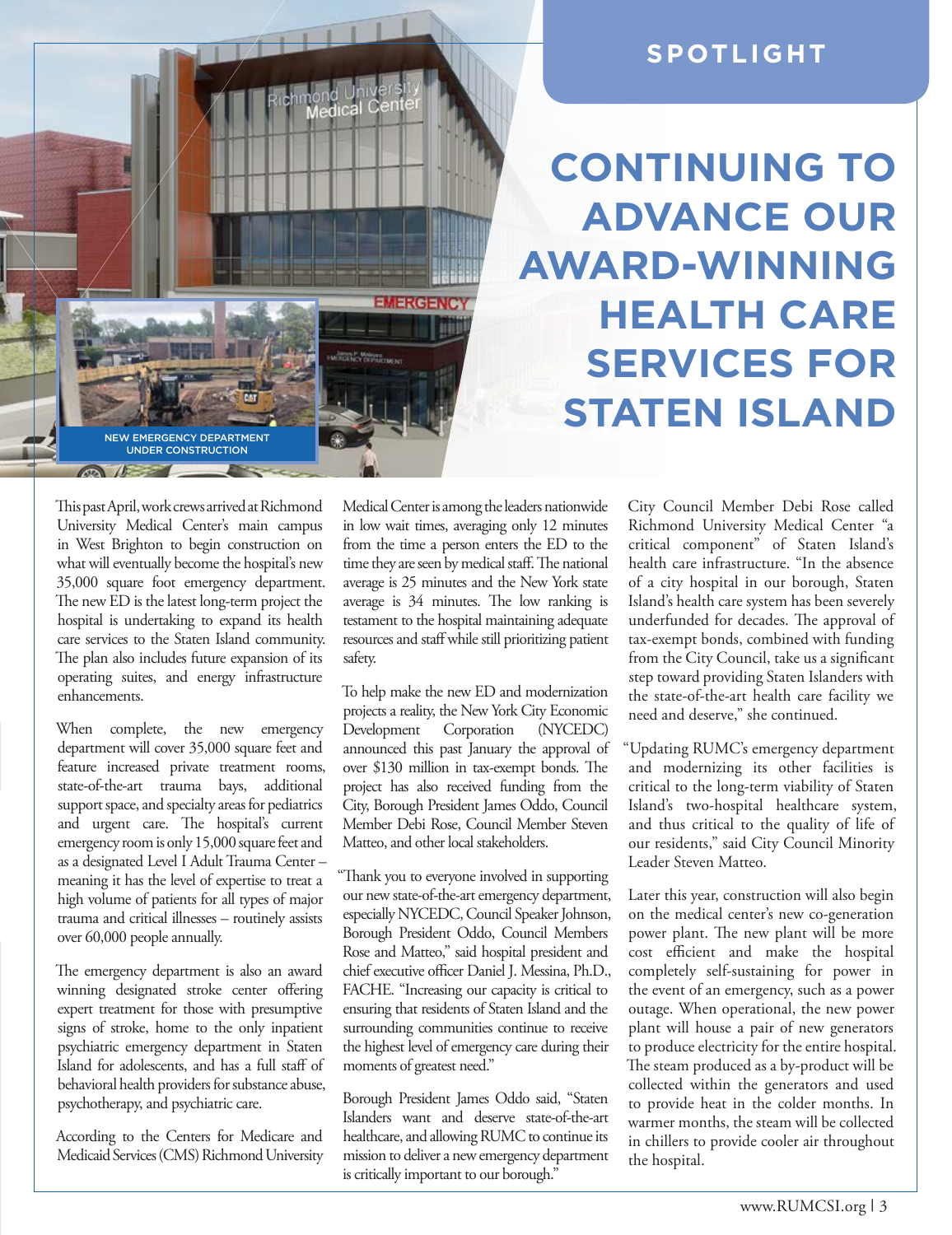## **ALLAN WEISSGLASS 1935-2019**

**STEADY SUPPORTER OF RICHMOND UNIVERSITY MEDICAL CENTER, LIFELONG FRIEND TO STATEN ISLAND**



Allan Weissglass at the dedication of the Weissglass Pavilion in 2016 with his wife Bobbie, Board Chair Kathryn K. Rooney, and President and CEO Daniel J. Messina, PhD, FACHE.

His name is prominently displayed in the lobby of Richmond University Medical Center. The Allan Weissglass Pavilion Center for Ambulatory Care, dedicated in 2016, was a \$1.5 million gift to the hospital where he was born eight decades earlier – a gift made possible by the foundation he chaired.

A businessman by trade and a humanitarian at heart, Weissglass spent a lifetime supporting dozens of non-profits in his hometown borough and enjoyed a close relationship with the hospital as a past chairman of the board.

But this gentle giant of a man, who died in his Todt Hill home on Feb. 22 at age 84, was even more humble than he was generous.

He was proud of his family's Staten Island roots. In the late 19th century, his grandfather, an Austrian immigrant, founded Weissglass Gold Seal Dairy, a successful milk processing and ice cream business on Staten Island that would remain in the family and prosper until it was sold in 1975.

Allan Weissglass grew up close to the former St. Vincent's Hospital, on Davis Avenue in West Brighton, and graduated from PS 45 and Curtis High School. Tall and lanky, he played varsity basketball and served as captain of the squad.

He was also president of the geology society and a reporter for the Curtis Log. His name is listed on the Permanent Honor Roll with the Curtis Class of 1952.

``I had an idyllic childhood,'' he once reminisced. `` I was a typical good kid.'

He earned a bachelor's degree in dairy

science from Cornell University and an MBA from the New York University School of Business, majoring in corporate finance.

He spent five and a half years in the Army Reserve and devoted his career to the operation of Weissglass Dairy and a second family business, Magruder Color Company, which manufactured pigments for printing ink.

Weissglass enjoyed a lifelong association with the Jewish Community Center that began as a child. He was named to the JCC Board of Directors at the young age of 30, and continued to serve on the board until his death.

He was also chairman of the Staten Island Foundation board and trustee emeritus of the Metropolitan Museum of Art.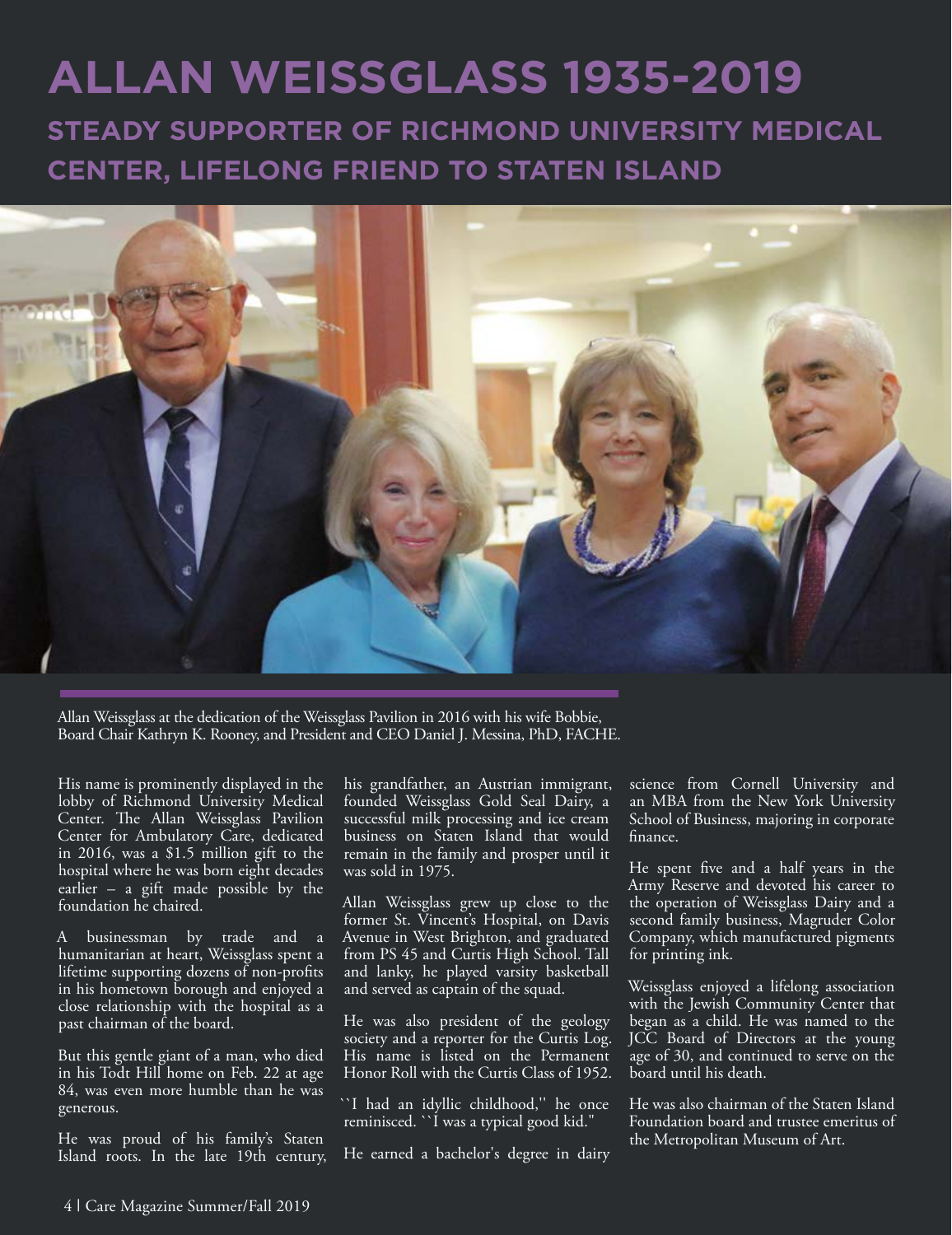Dozens of accolades included an honorary doctorate from St. John's University, the Albert V. Maniscalco Award, the Project Hospitality Richard E. Diamond Award, and the Snug Harbor Medal for his support of the cultural center as a member of its board. He also served on the boards of Gateway State Bank and the UJA Federation.

Weissglass was mourned by Daniel J. Messina, Ph.D., FACHE, president and CEO of Richmond University Medical Center, who acknowledged his lifetime of support.

"Allan's loss is a very tough one for me and my wife, Debbie," Dr. Messina said. "Upon my arrival at the hospital, I quickly learned that underneath that tall and strong frame was a sensitive, caring, incredibly loving man. While his universe was his wonderful family, Richmond University Medical Center and the JCC, I believe, were his true community loves."

"I was truly blessed that not only did Allan

take me under his wing professionally, he and his wonderful wife Bobbie also took me and my wife into their lives personally," Dr. Messina continued. "He touched the lives of many and he loved Staten Island. A gentleman and scholar, Allan truly made the world a better place."

Kathryn K. Rooney, board chairperson, noted that Weissglass "was touched by the healing mission of the Sisters of Charity," who operated the former St. Vincent's Hospital. "He enjoyed a 40 year relationship with the sisters and the hospital. Being a spiritual man himself, Allan appreciated the hospital's caring mission.

In recognition of the bridge Weissglass built between two faiths, Rooney announced that to honor Allan's memory, a \$25,000 donation was made to the JCC on behalf of the hospital staff.

"What better way to honor Allan than with a group contribution to the JCC?" she said. "Allan was one of my best friends and one of the greatest people I have ever known. He was Staten Island at our very best."

Rosemarie Stazzone, chief operating officer and chief nurse officer for Richmond University Medical Center, added her appreciation.

He was such a gentle, kind person. So unassuming" in spite of his success as a businessman, Stazzone reflected. "He was as humble as he was tall."

"His dedication to the Catholic healthcare system came across loud and clear. He had a deep respect for the Sisters [of Charity] and the entire hospital team."

Weissglass is survived by his wife, the former Roberta "Bobbie" Lewin, their two children, Julie and Evan, and three grandchildren.

# **REMEMBERING ALLAN WEISSGLASS:**

### DR. PIETRO CARPENITO, EXECUTIVE VICE PRESIDENT AND CHAIRMAN OF THE DEPARTMENT OF ANESTHESIOLOGY AT RICHMOND UNIVERSITY MEDICAL CENTER

When I think of Allan Weissglass, I think of a man who was a physician's friend and champion! Allan had a keen sense of intuition of the fundamental value of the medical staff to the success of the hospital. His relationship to the medical staff was one of genuine mutual affection. Allan was always a strong advocate for the issues of importance to the physicians and appreciated the importance of our role.

I felt privileged to get to know Allan from the very first time we met, and I think every physician felt the same. Allan made it his business to get to know every new physician who joined the medical staff.

Warm and gracious with an engaging sense of humor, he would approach the new doctor on the block. It was Allan's goal to find out what their passion was; at the same time, he would share his "He was Staten Island at our very best." – Kathryn K. Rooney

own history on Staten Island and his relationship to the hospital for close to five decades.

The physicians bonded with Allan, and always wanted to know if he was going to attend our medical functions. They looked forward to seeing him, speaking with him, learning from him, and at the same time felt reassured by his presence and participation.

I regret not having spent more time with him personally, learning more of his philosophy, beliefs and values which reminded me, "It's not about us, it's about doing the right thing." Allan was a good listener and interested in everything I brought to his attention. His famous four words were: "How can I help?"

Allan encouraged me  $-$  a diehard Italian food lover  $-$  to appreciate German food. We dined at Schaffer's Tavern and Nurnberger Bierhaus right near the hospital and before I realized it. I had switched from Italian wine to the finest vodka.

Allan will always hold a unique and special place in my heart and mind – and for the entire medical staff at Richmond University Medical Center.

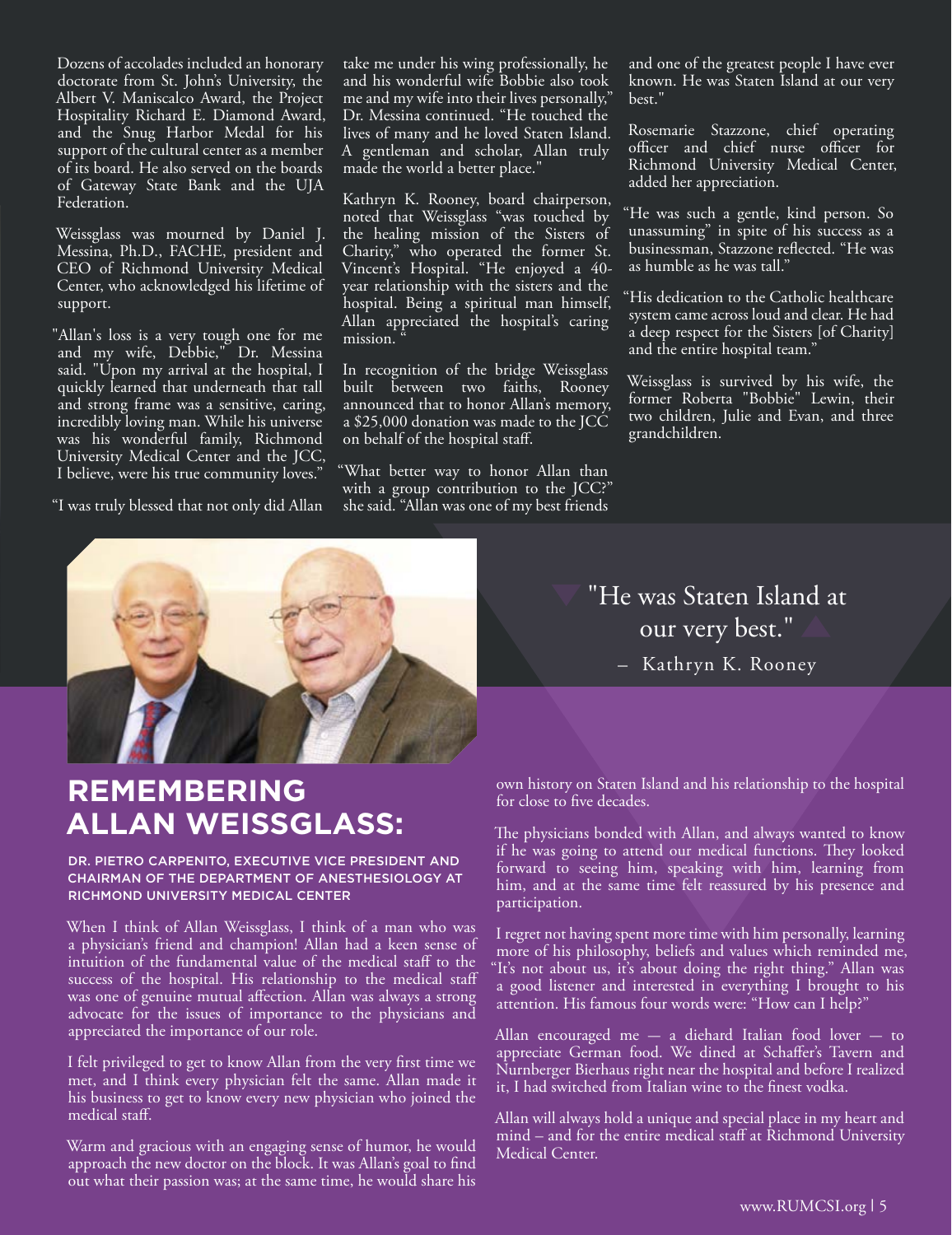## **NEW STROKE THROMBECTOMY PROGRAM IS SAVING LIVES**



Beth Kohn with the nursing staff and administrators on call when she arrived at the hospital after suffering a stroke on April 6th.

Beth Kohn was at home on a Saturday morning in April when she started having trouble speaking and experienced paralysis on her right side. Her husband and son rushed her to Richmond University Medical Center, where the stroke team jumped into action and administered TPA, a clot-busting drug.

She also underwent a mechanical thrombectomy, in which a special device is threaded through the blood vessels to the site of the stroke-causing blood clot in the brain. The device grabs the clot and removes it, restoring blood flow to brain tissue -- and dramatically improving outcomes.

Ninety minutes after arriving at the hospital, the artery was reopened and Beth was talking to nurses. "I want to tell all the people on the team that I am forever grateful," said Beth, who became the first patient at Richmond University Medical Center to undergo the life-saving procedure. Today she continues her successful recovery with therapy.

"The most cutting-edge treatment for strokes is now available to the people of Staten Island, enhancing their lives," said Alan Perel, MD, board-certified director of the hospital's neurology/stroke team. Calling it a "revolutionary treatment," Dr. Perel points out a thrombectomy can restore quality of life to ischemic stroke patients who previously faced death or long-term nursing care.

Certain patients can benefit from this minimally invasive procedure up to 24 hours after the onset of stroke symptoms. Previously, the window for this treatment was only 6 hours. "Endovascular thrombectomy is a revolutionary treatment for ischemic stroke," Dr. Perel said. "We at RUMC now have the most up-to-date, cutting-edge technology to treat patients with an acute stroke, and improve their function post-stroke."

"Our goal is to give every patient the chance to get back home in the best possible condition," added Jeffrey Farkas, MD, the board-certified radiologist of Interventional Neuro

Associates who performed Beth's mechanical thrombectomy.

During a stroke, a clot stops blood flow to an area of the brain and the organ starts to die very quickly. The goal is to restore blood flow as fast as possible in any manner possible, Dr. Farkas explained. "Every minute counts," the surgeon emphasized. "Time is brain."

Until 2015, with the release of five major trials, TPA was the primary stroke treatment. But according to the National Institute of Neurologic Disorders and Stroke (NINDS), patients with severe strokes only have an 8 percent likelihood of achieving clinically significant improvement with TPA alone.

In the last four years, there has been a major shift toward thrombectomy, Dr. Farkas noted, and he has "made it my life's work" to make the "miraculous procedure" more accessible. "I wondered, why can't we do what we do for the heart what we do for the brain? The goal is minor damage with a great recovery."

"Providing effective stroke procedures in time is critical," Dr. Farkas said. "Being able to partner with Richmond University Medical Center to offer this new line of care to the residents of Staten Island will enhance patient outcomes because they will no longer need to travel long distances, away from home, which would delay what may very well be a life-saving procedure."



Dr. Jeffrey Farkas, who performed the first thrombectomy in the hospital's history and Richmond University Medical Center's director of neurology, Dr. Allan Perel.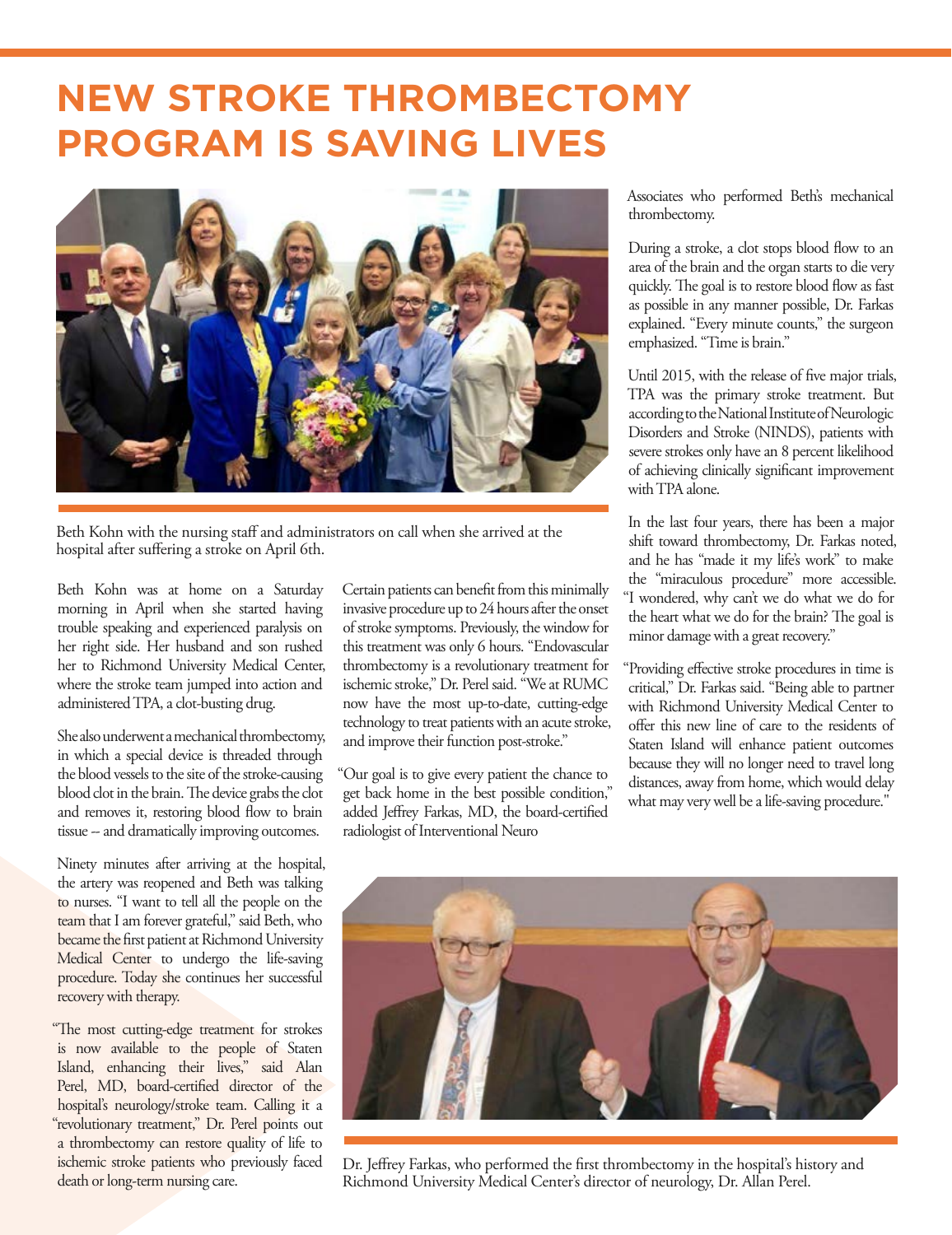## **DR. ALEX BARKAN HELPS PATIENTS LOSE WEIGHT, GAIN SELF-CONFIDENCE**

Kristen Plattner was so self-conscious about her weight, she avoided posing for photos with her three children when they were babies.

"I was embarrassed about how heavy I had gotten," she remembers. "I was always a plus size. I wasn't able to chase my kids around. And I was also developing diabetes, which runs in my family."

The single mother's fear about not being there for her children became a turning point.

"I just wanted to be healthy. I just wanted to guarantee a spot in their future."

"Dr. Barkan was supportive the whole way through," she says. "I was interested in the lap band procedure but he advised me I needed something a little more aggressive, something that would give me a better outcome for the amount of weight I needed to lose."

"I appreciated that he was honest," she adds.

After successful bariatric surgery, Kristen has stayed on track and is maintaining a healthy weight.

Dr. Alex Barkan, MD, MBA, FACS, FASMBS, is Richmond University Medical Center's chief of bariatric surgery. He is also director of the hospital's Bariatric and Metabolic Institute. He knows developing a relationship with his patients is critical to the program's success. There are emotional and psychological components to the weight-loss journey, he points out.

### **OBESITY ON THE RISE**

Obesity is a term used to describe patients with a body mass index (BMI) of 30 or higher. It is considered a serious, chronic disease that can lead to a range of adverse health conditions including high blood pressure, diabetes and more. While its causes are often difficult to pinpoint, they can include poor dietary habits, genes, metabolism and certain endocrine disorders and diseases.

Statistics show that the past several decades have seen a significant increase in the likelihood of obesity in men, women and children. In New York alone, the adult obesity



Alex Barkan, MD, MBA, FACS, FASMBS Chief of Bariatric Surgery

rate rose from 16 percent in 1997 to 25.5 percent in 2016.

And according to the National Institute of Health, more than one-third of all American adults are currently obese. Approximately one-third of all children in the United States between the ages of 2 and 19 are also considered overweight or obese.

The most common procedures are sleevegastrectomy and gastric bypass, Dr. Barkan confirms.

Today, bariatric surgery is minimally invasive, resulting in a faster recovery. Patients stay one or two nights in the hospital after a procedure, Dr. Barkan says, and no catheters or drains are needed. Richmond University Medical Center offers a support group, and regular follow-ups with the surgeon for weight maintenance.

Since joining Richmond University Medical Center in August 2018, Dr. Barkan has been working toward earning the prestigious "center of excellence" designation for the Bariatric and Metabolic Institute.

Centers of excellence are specialized programs within healthcare institutions which supply exceptionally high concentrations of expertise and related resources centered on particular medical areas and delivered in a comprehensive, interdisciplinary fashion.

 "There is a need on Staten Island" for the comprehensive weight-loss program offered at the Institute, Dr. Barkan says. There is no longer the need to travel to Manhattan for state-of-the-art care, he adds.

Dr. Barkan is a fellow of the American College of Surgeons and the American Society for Metabolic and Bariatric Surgery.

In 2017, he added MBA to his list of academic accomplishments, earning the degree from Adelphi University.

His experience in the operating room is extensive. As a general surgeon, Dr. Barkan performs over 400 operations a year. And he has performed several thousand bariatric surgeries during his career.

His patients, who range from teenagers to 80-year-olds, enjoy a 100 percent success rate and a new lease on life, he points out. To learn more, call 718-818-4020.

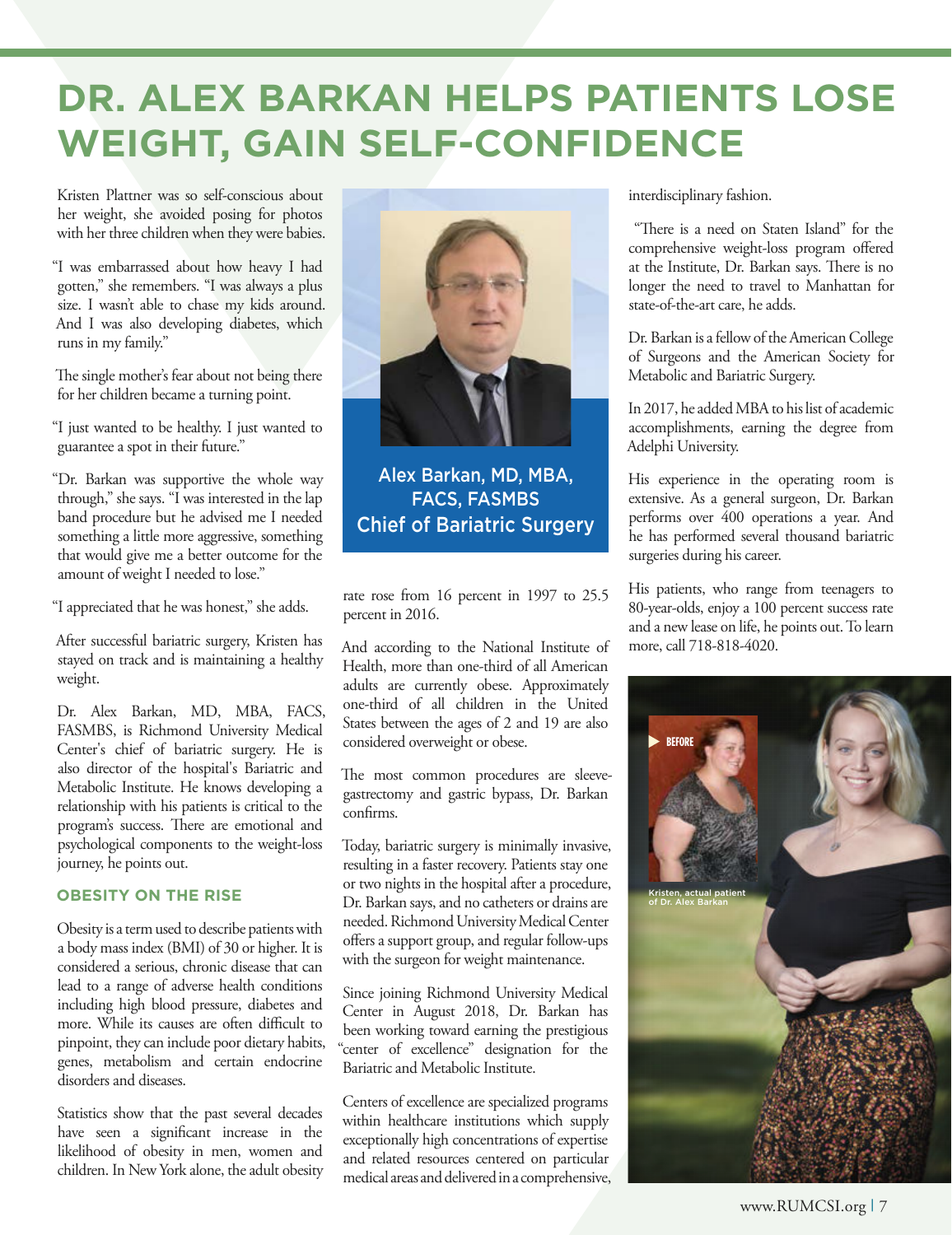### **BRIDGES TO HEALTH**



Members of the inaugural National Diabetes Prevention Program. Left to right, back row: Wayne McDougall, Durell Morris, Yuhanna Hafeez, Gail DeGannes-Hoyte, Kareem Shittu. Left to right, front row: Michael McGill, Christine Turner.

## **Support program puts the emphasis on diabetes prevention**

*By Alex Lutz – Director of Public Relations and Marketing*

For years my father struggled with diabetes. I watched him do his own insulin shots every day in his right or left arm. A Vietnam veteran, he was exposed to the Agent Orange chemical while serving "in country" from 1968-1969. His exposure resulted in him going from a healthy young man before deployment to a diabetic in a few months after returning stateside. Over the years, it led to further complications that designated him as a 100 percent disabled veteran by the Veterans Administration, and ultimately led to his death at the age of 60.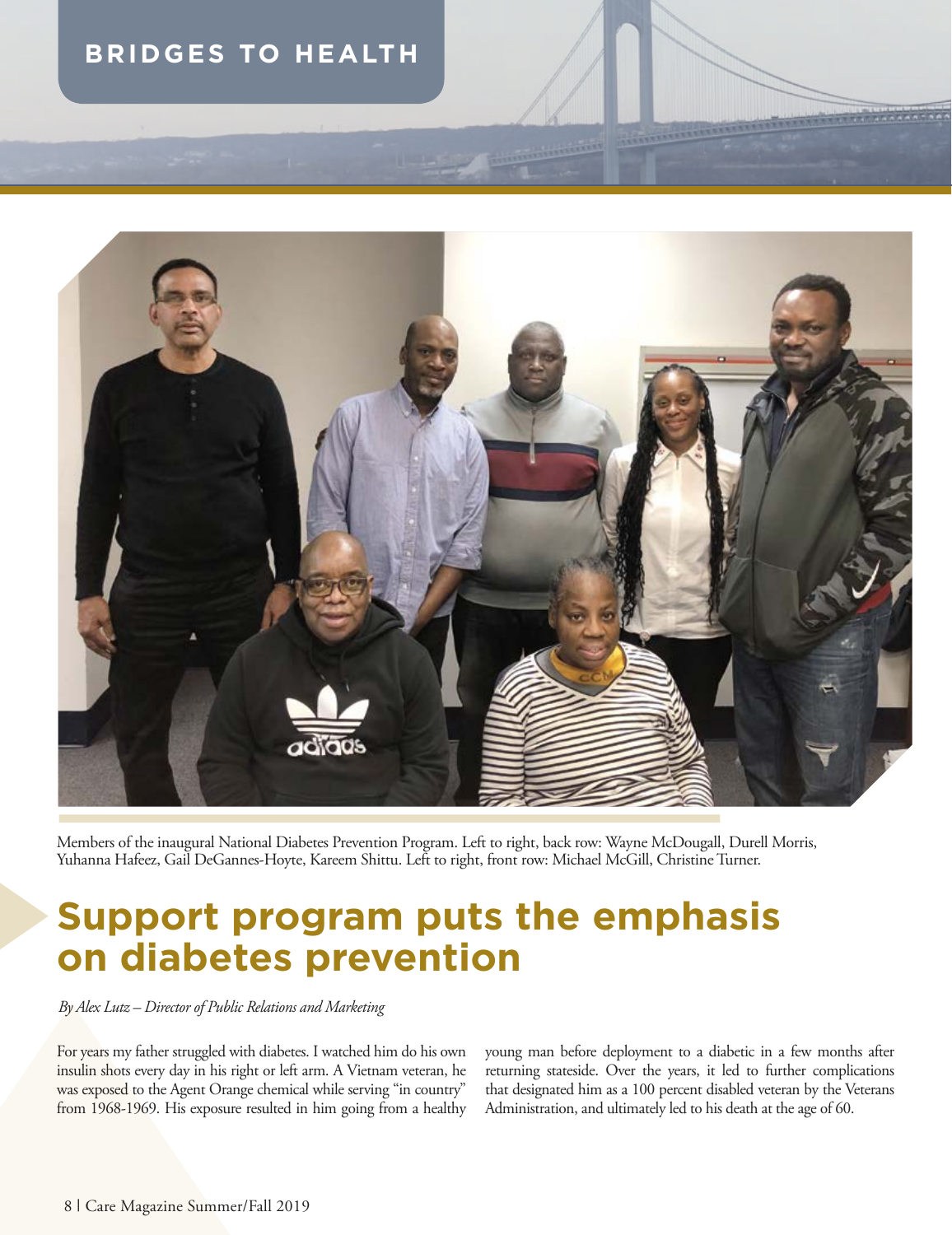

A few months ago, with my father in mind, I think of him whenever I am dealing with something associated with diabetes, I attended the last meeting of the inaugural group participating in the National Diabetes Prevention Program (NDPP) provided by Richmond University Medical Center. Throughout 2018, this group of pre-diabetic individuals met to better understand the risk factors for diabetes, make better diet decisions, and become more physically active. In other words, to take control of their lives before diabetes did. At this meeting, I met a "family" of six individuals who accomplished just that and all agreed that who they were a year ago, is not who they are now, and all for the better.

Yuhanna Hafeez, Wayne McDougall, Michael McGill, Durell Morris, Kareem Shittu, and Christine Turner all live on the north shore of Staten Island; St. George, Stapleton, West Brighton communities to be more exact. All of them found through blood tests, such as an A1C test, that they were pre-diabetic. The A1C test measures your average blood sugar levels over the past two to three months. If your A1C level is between 5.7 and 6.4 percent, you have prediabetes which means you have a high risk of developing diabetes in the future. All agreed to do something about it and enrolled in the NDPP.

"People assume they know, but they don't really know what the numbers mean when they get test results," Shittu said. "I realized how important it is to really know what my levels were and what the good and bad levels were for each test so I could compare on my own."

The NDPP is a Center for Disease Control recognized evidenced based lifestyle change diabetes prevention program for adults with prediabetes. The program consists of 16 weekly sessions of core classes, one hour per week, and is followed by monthly maintenance sessions for the combined duration of one year. The objective of the NDPP is for participants to lose at least seven percent of their body weight and to adopt a healthier lifestyle. The class at Richmond University Medical Center was facilitated by Gail DeGannes-Hoyte, RN who is also a certified diabetes educator and lifestyle coach.

The curriculum's core principles involved getting active and increasing physical activity, healthy eating, reducing stress, and staying motivated. Every session participants weighed in, logged their weekly activities, and completed food logs.

"The last year was particularly stressful for me," McGill said. "In addition to learning about my health issues I also lost my sister. Coping with her loss and the stress associated with that, I neglected my own health. Thanks to this program I'm getting better and it's getting easier."

Listening to each person it was as if the room was filled with six certified dieticians. They spoke in depth about how to read labels, the dangers many of us are unaware of by not looking at nutritional labels, and each described what sodium, sugar, and carbohydrates can do to your body in detail.

"I'm much more informed about food and how eating plays a role in diabetes," McDougall said. "It has made me more aware of what's going into my body and I try to impart this knowledge to my family and friends."

Through working together, staying on course, and completing 150 minutes or more of physical activity a week, almost each person lost between eight and 24 pounds. Not surprising, as the group celebrated its final meeting over breakfast, fruit, water, and yogurt were on the menu of options.

Before I left the meeting, I had an opportunity to share my father's experiences with the group. While I cannot say for certain that my father would have been able to manage his diabetes better given how he developed it, what I can say for certain is he would have joined DeGannes-Hoyte and the group in getting the message out to others about the importance of getting your blood sugar checked and taking steps that lead to a healthier lifestyle.

While this particular NDPP program is run through Richmond University Medical Center's 800 Castleton Avenue location, it is also offered at its ambulatory sites around Staten Island. Those programs are under the direction of Theresa Catania, certified life coach, certified wellness coaching specialist, and certified lifestyle coach for NDPP. Her group is seeing similar positive results. One participant in Catania's group, Jeannine Cacioppo has achieved great success.

"I lost 30 pounds, lowered my triglycerides, cholesterol and A1C in under six months as a result of the National Diabetes Prevention Program," Cacioppo said. "Saying thank you doesn't even begin to express the appreciation and gratitude I have for this program."

**To learn more about the NDPP programs call 718-818-7117 or 718-818-1274.**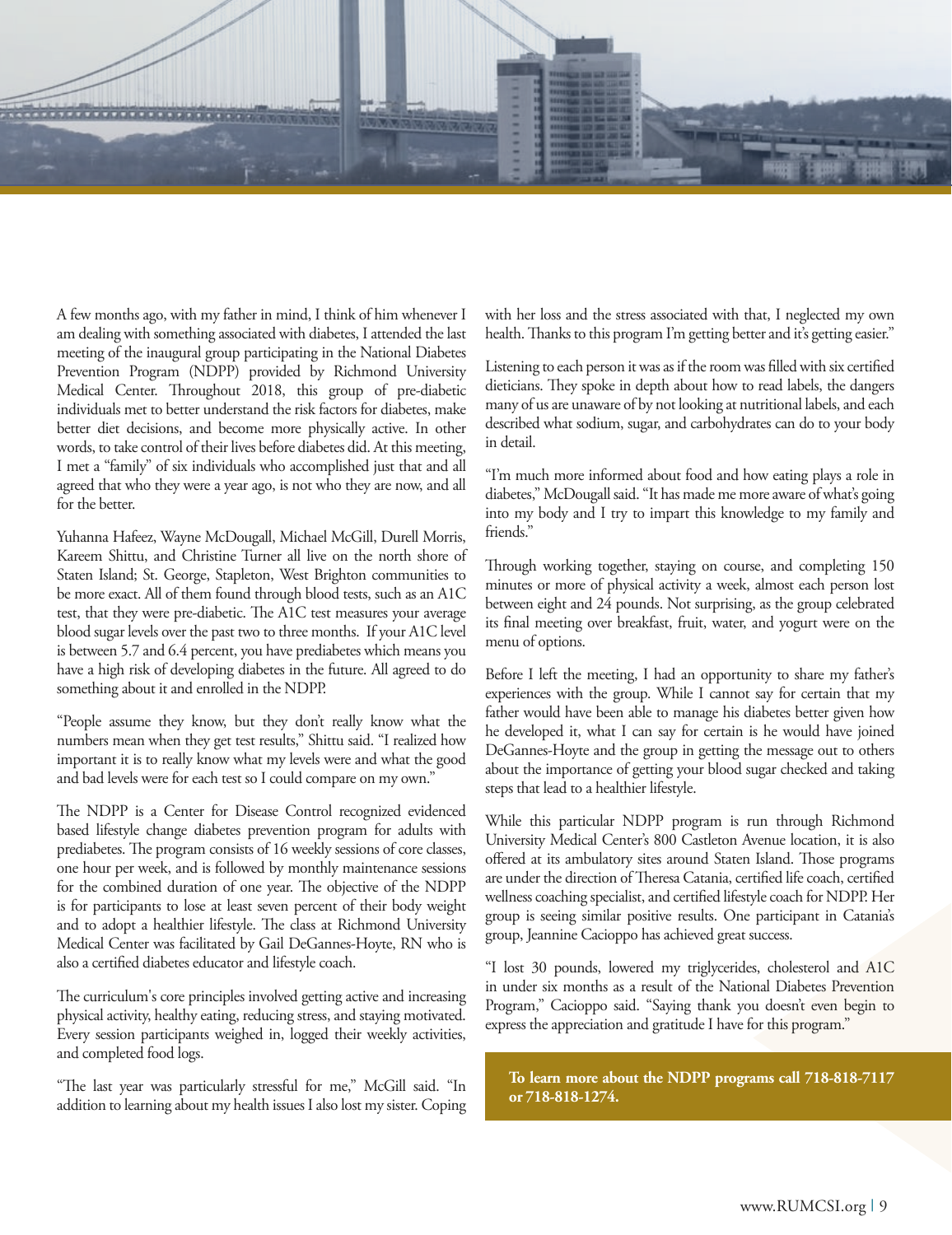## **Cancer Liaison Physician Named One of the Country's 40 Under 40 in Oncology**

### *Dr. Nisha A. Lakhi*

Richmond University Medical Center's cancer liaison physician, Dr. Nisha A. Lakhi, was selected as one of the country's 40 Under 40 in Cancer for her contributions to help cancer patients lead longer, healthier lives. The only Staten Island physician named to this select group, Dr. Lakhi, 38, was selected as one of the recipients by a panel of judges that reviewed hundreds of candidates from across the United States.

"Through research, quality improvement, and my leadership role in the cancer program, I am passionate about helping patients and their families afflicted by cancer," Dr. Lakhi said. "It truly is a privilege to be part of a patient's cancer journey. I am very grateful to the sponsors of 40 under 40 for this recognition, and will continue to dedicate my career to advancing the care of cancer patients as well as championing the cancer program at Richmond University Medical Center."

Sponsored by The Lynx Group, McGivney Global Advisors, Upstream Partners, and

Swim Across America, the 40 Under 40 in Cancer is an initiative to identify and recognize contributions being made across the field of cancer by rising stars and emerging leaders under the age of 40. Dr. Lakhi was presented with her award at a reception in Chicago in early June. Dr. Lakhi was celebrated with her fellow award winners who hail from leading research and health care programs across the United States, including Memorial Sloan Kettering, and Yale University.

As Richmond University Medical Center's cancer liaison physician, Dr. Lakhi leads a large multidisciplinary cancer program that consists of a diverse group of physicians, nurses, and psychiatrists committed to improving the delivery of cancer related services.

Dr. Lakhi assumed the role of cancer liaison physician while maintaining her other responsibilities. She currently also serves as a faculty attending physician, fellowship director of the Empire Clinical Investigator Research Program (ECRIP), and director of research in the department of obstetrics and gynecology. She also serves as the hospital's director of gynecologic oncology tumor board. While much of her focus is on oncology, her specialty is obstetrics and gynecology.

Outside of the hospital, Dr. Lakhi has performed cervical cancer screenings in the community for the underserved using portable exam tables and volunteer staff. Her latest endeavor is enhancing the medical center's research and genetic testing resources for cancer patients.

Dr. Lakhi completed her residency at Richmond University Medical Center in obstetrics and gynecology. She also completed a fellowship in pelvic surgery at Atlanta Gynecologic Oncology in Georgia. Dr. Lakhi has also been published in peer reviewed publications, book chapters, and textbooks.



**1161 Victory Blvd. — 718-818-1161 1058 Forest Ave. — 718-818-1058 4360 Hylan Blvd. — 718-818-4360**



**YOUR DOCTOR... ON YOUR TIME.** Richmond University<br>
Medical Center WWW.rumcsi.org/walkin

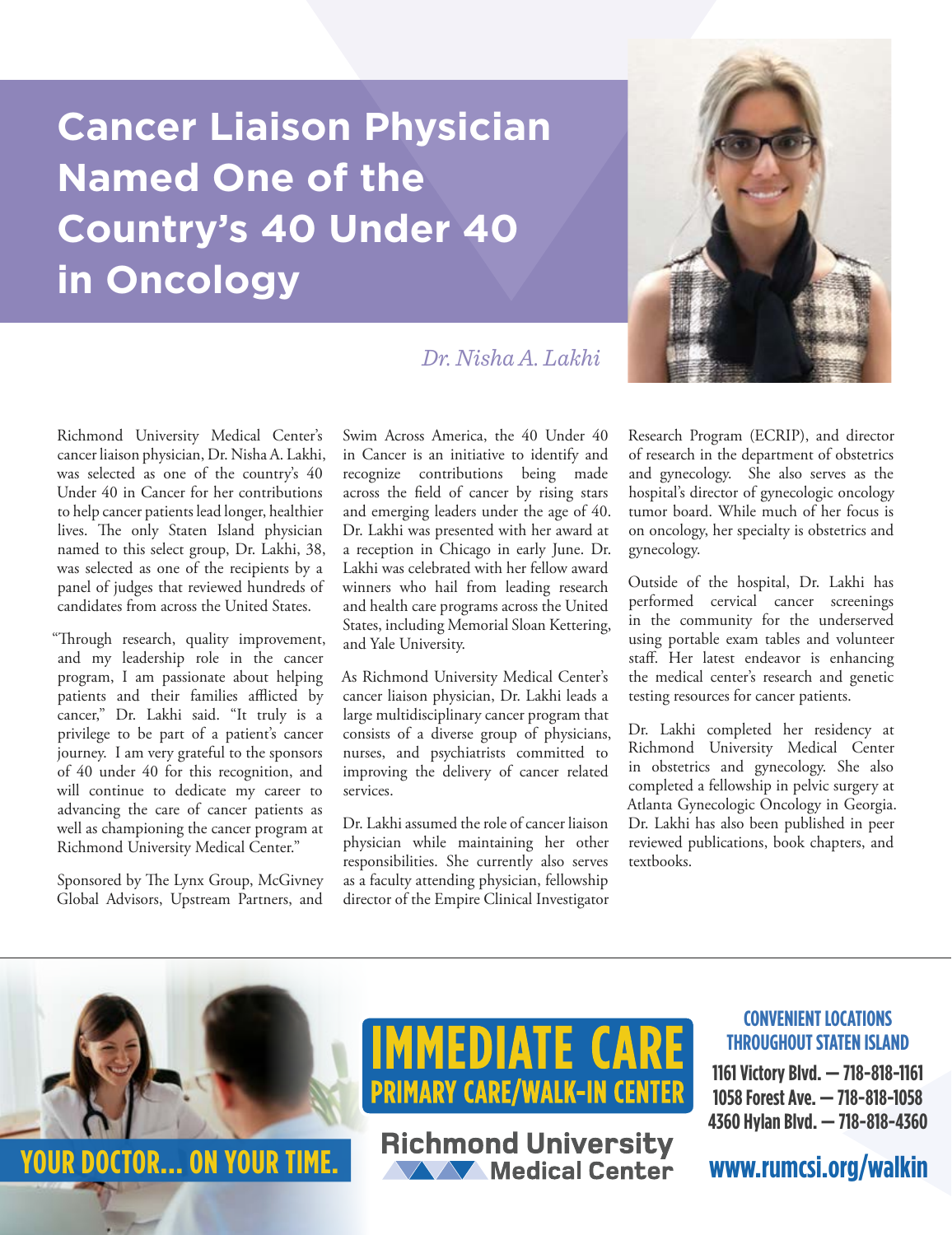

Dr. Mark L. Brandon

### **FIRST SUCCESSFUL SURGERY USING NEW BONE VOID FILLER PERFORMED AT RUMC**

In a first for Richmond University Medical Center, in early April successful hip replacement surgery was performed using a new calcium sulfate bone void filler called InterSep. Board certified orthopedic surgeon, Mark L. Brandon, MD, FAAOS performed the surgery. Dr. Brandon and an orthopedic surgeon in Florida are the first two surgeons in the country to complete procedures using the new material.

According to Pacific Bioceramics, the product's manufacturer, InterSep is a 100 percent synthetic calcium sulfate bone void filler that fully resorbs and replaces bone during the healing process. InterSep can be used in a variety of bone and joint replacement surgeries, including at infected bone sites.

"This new product can help minimize the risk of infection associated with joint replacement surgery such as total knee, total hip, total shoulder and reverse shoulder replacements," Dr. Brandon said. "The risk of infection with these surgeries is increased in Staten Island because we have higher rates of obesity and diabetes compared to New York City and national averages."

According to Dr. Brandon, Intersep consists of calcium sulfate beads that slowly dissolve over the course of six weeks. As the beads dissolve antibiotics are released, reducing the possibility of infection which can cause further complications and hinder the patient's healing process.

InterSep is manufactured by Pacific Bioceramics and distributed exclusively by Exactech, a developer and producer of bone and joint restoration products. It is currently available at select hospitals and medical facilities throughout the country. The other surgery using Intercep was performed at The Orthopedic Institute in Ocala, Florida.

"By using this product which releases antibiotics in a timerelease fashion, Richmond University Medical Center is helping our Staten Island patient community by greatly reducing complications such as infection," Dr. Brandon said.



### **HEALTHY LIVING**

With Philip Otterbeck, MD, Chief of the Endocrinology Division

## Healthy Living Tips **FACILITATE WEIGHT LOSS BY ADDING THESE ITEMS TO SUMMER MEALS**



### **MULBERRIES**

These sweet, juicy summer berries are tasty both fresh and dried in trail mix or in a salad. Fresh mulberries consist of 88 percent water and only have 60 calories per cup (140 grams). They're also chock full of potassium, fiber and resveratrol, a phytonutrient shown to protect the heart. And they contain alkaloids that activate macrophages — white blood cells that stimulate the immune system, putting it on high active alert against health threats.



### **CILANTRO**

An herb that is related to parsley, cilantro is a tasty addition to soups and other dishes. Like many fruits and vegetables, cilantro is a good source of antioxidants. It may increase the production of digestive acids, which can stimulate the gut to move waste out. A healthy digestive tract is important for weight loss, experts agree. Using cilantro to flavor food can also help to cut down on sodium intake and protect skin against sun damage.



### **PINEAPPLE**

This sweet tropical fruit contains the proteolytic enzyme bromelain, which aids in the digestion of protein and blood clot formation. As an antiinflammatory super food, pineapple can help reduce swelling, which can lead to a flatter belly. It's the perfect ingredient for summer smoothies and juices.

#### **JICAMA**

Also known as yam, this Mexican turnip is great for weight loss because of its high fiber-to-sugar ratio (32 grams of fiber per medium jimaca -- almost a whole day's worth). Tasty and crunchy, the jicama is also a good source of potassium, an essential mineral that helps maintain water balance in the body. Jicama can be eaten raw, but remember to peel the plant before eating; the thick outer skin contains a toxic compound to protect the tuber from underground predators.

### **MANGO**

High in fiber, magnesium, antioxidants and iron, the mango is a perfect snack for those who may have iron deficiency or anemia. It aids in digestion and is a great way to satisfy a sweet tooth while warding off other cravings. It cleanses the skin from deep inside the body, treats pores and gives skin a healthy glow.